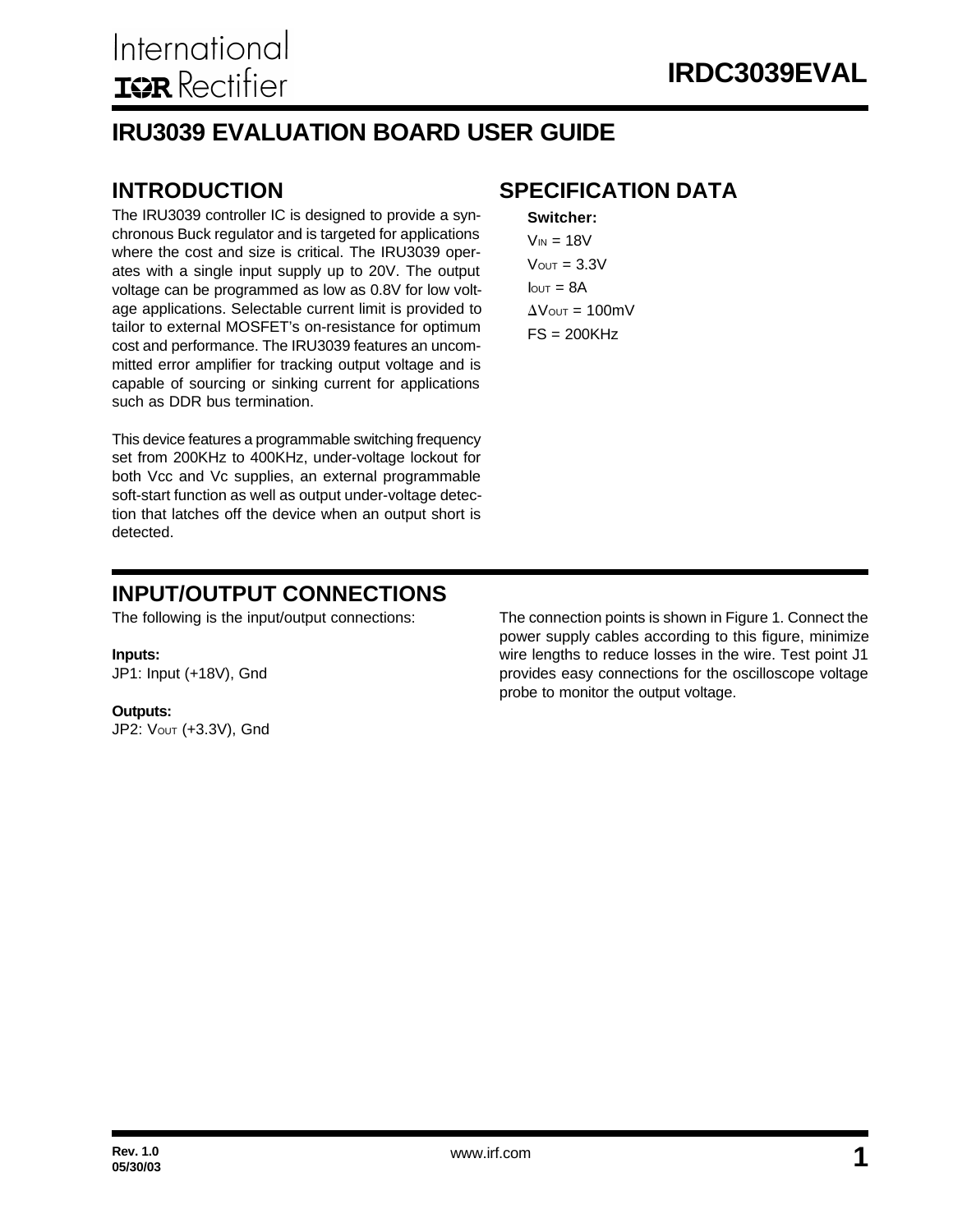#### **CONNECTION DIAGRAM**



Figure 1 - Connection diagram of evaluation-board for IRU3039.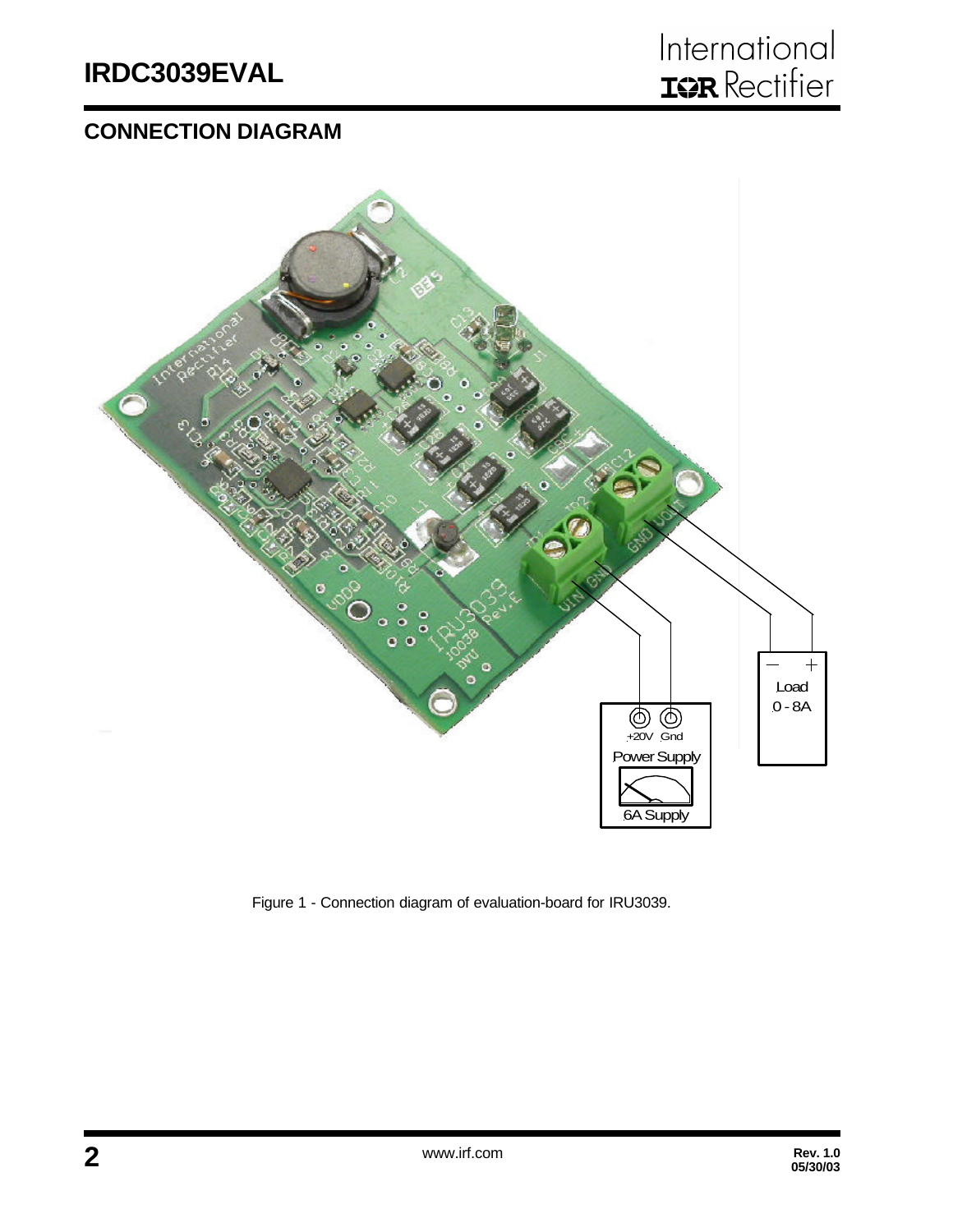#### **LAYOUT**

The four layers for IRU3039 evaluation board are shown in Figures 2.1-2.4. The input capacitors are all located close to the MOSFETs. All the decoupling capacitors, charge pump capacitor and feedback components are located close to IC. The feedback resistors are tied to the output voltage at the point of regulation.

The middle layers are dedicated to Power Ground and Analog Ground. Analog Ground is kept separated from the Power Ground and it is connected at a single point as shown in figure 2.1.



Figure 2.1 - Top layer of evaluation-board for IRU3039.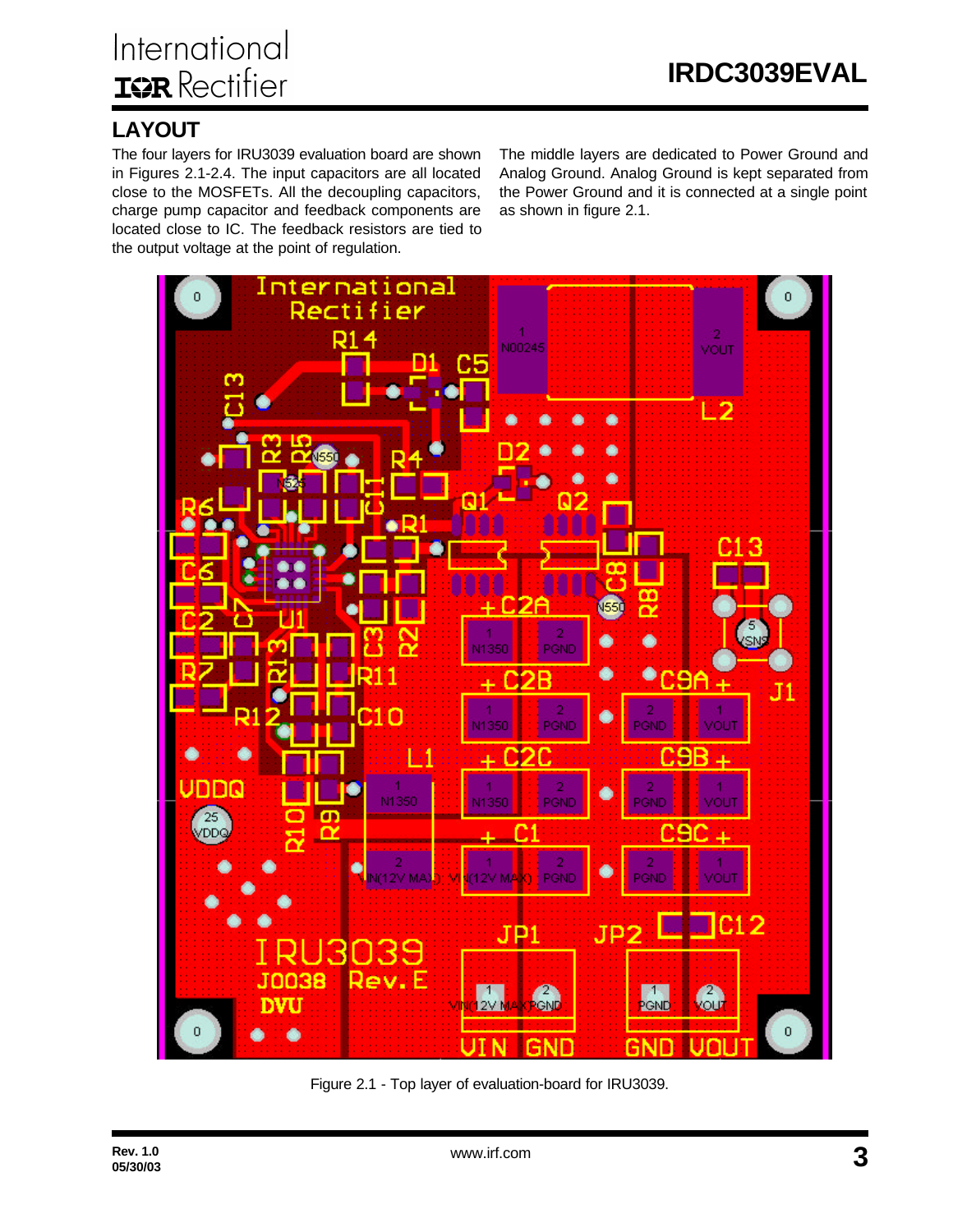## **IRDC3039EVAL**

# International<br>**IGR** Rectifier



**PGnd PGnd Angle PGnd Angle PGnd PGnd** 

Figure 2.2 - Middle layer 1. Figure 2.3 - Middle layer 2.



Figure 2.4 - Bottom layer.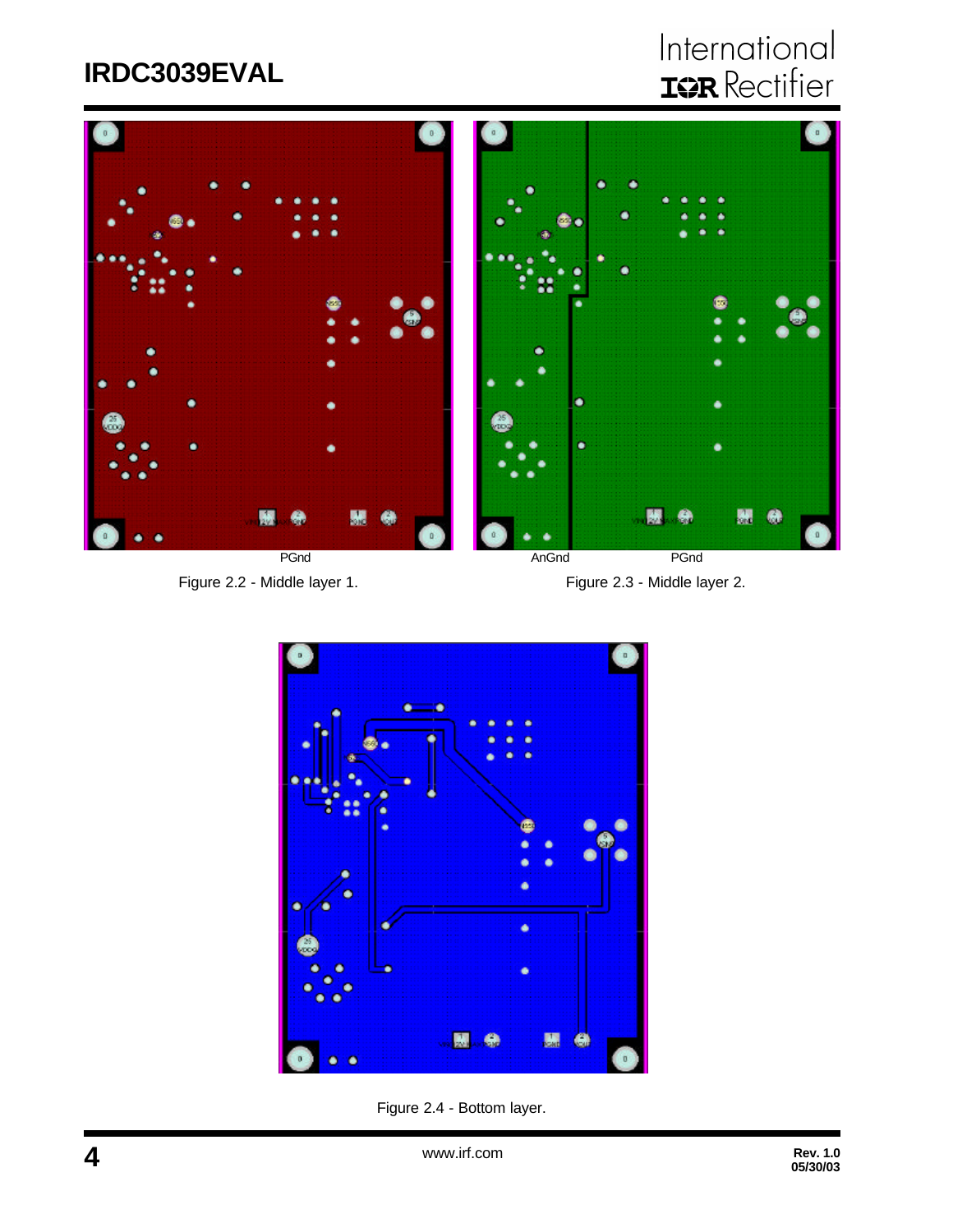International **ISR** Rectifier





Figure 3 - Schematic of evaluation-board for IRU3039. Figure 3 - Schematic of evaluation-board for IRU3039.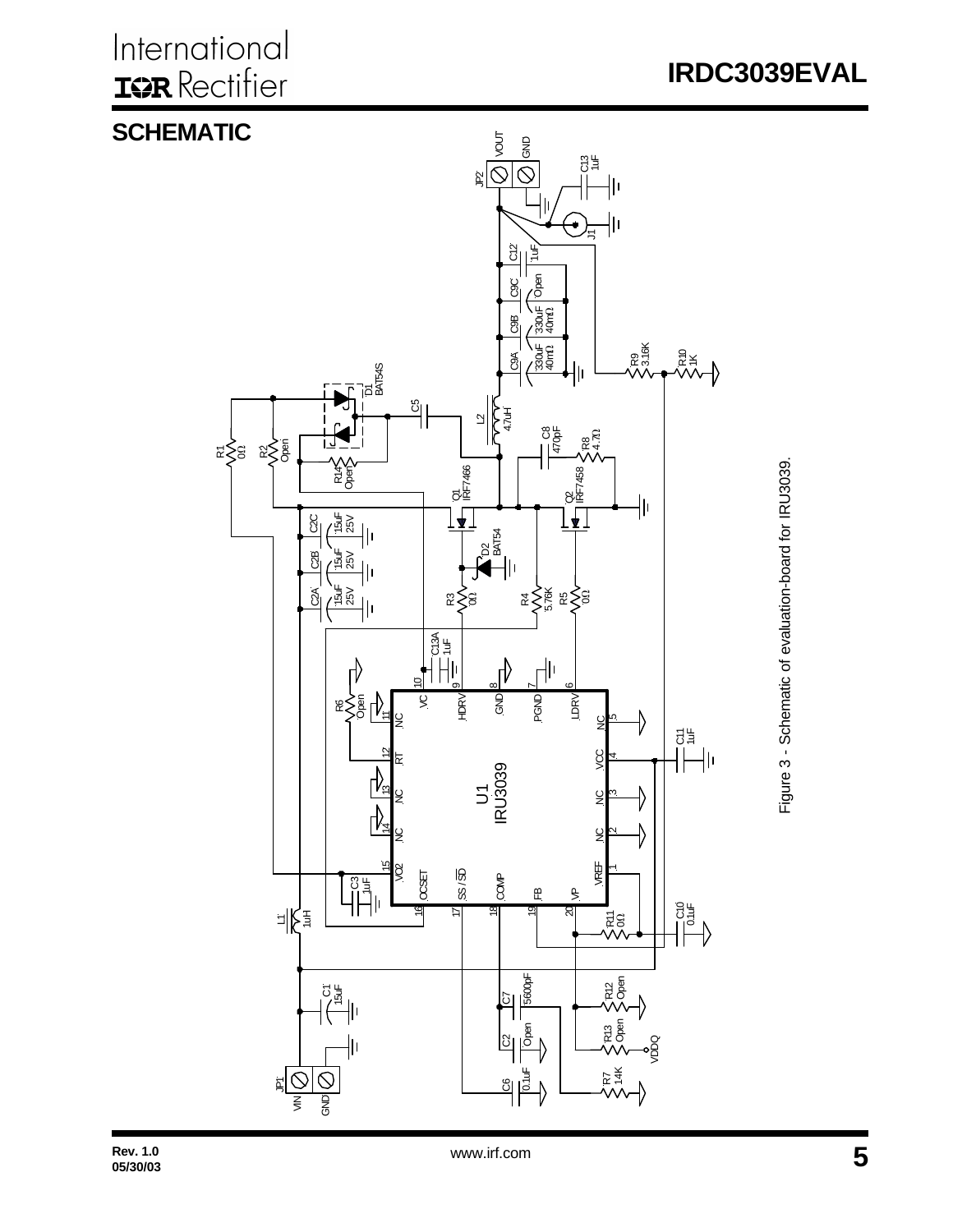#### **BILL OF MATERIAL**

| <b>Ref Desig</b>       | <b>Description</b>        | Value                     | Qty            | Part#          | <b>Manuf</b>     | Web site (www.)      |
|------------------------|---------------------------|---------------------------|----------------|----------------|------------------|----------------------|
| Q1                     | <b>MOSFET</b>             | 30V, 12.5m $\Omega$ , 11A | 1              | <b>IRF7466</b> | IR               | irf.com              |
| Q2                     | <b>MOSFET</b>             | 30V, 8m $\Omega$ , 14A    | 1              | <b>IRF7458</b> | IR               |                      |
| U1                     | Controller                | Synchronous PWM           | 1              | <b>IRU3039</b> | <b>IR</b>        |                      |
| D <sub>1</sub>         | Schottky Diode            | <b>Fast Switching</b>     | 1              | BAT54S         | <b>IR</b>        |                      |
| D <sub>2</sub>         | Schottky Diode            | <b>Fast Switching</b>     | 1              | <b>BAT54</b>   | <b>IR</b>        |                      |
| L1                     | Inductor                  | $1\mu$ H, $3A$            | 1              | DS1608C-102    | Coilcraft        | coilcraft.com        |
| L2                     | Inductor                  | $4.7\muH, 13A$            | 1              | DO5022P-472HC  | Coilcraft        |                      |
|                        | C1, C2A, B, C Cap, Poscap | 15µF, 25V                 | 4              | 25TQC15M       | Sanyo            | sanyo.com            |
| C5, 6, 10              | Capacitor                 | $0.1\mu$ F, Y5V, 25V      | 3              | ECJ-2VF1E104Z  | Panasonic        | maco.panasonic.co.jp |
| C7                     | Capacitor                 | 5600pF, X7R, 50V          | 1              | ECU-V1H562KBG  | Panasonic        |                      |
| C8                     | Capacitor                 | 470pF, X7R, 50V           | 1              | ECJ-2VC1H471J  | Panasonic        |                      |
| C9A,B                  | Cap, Poscap               | 330uF, $40m\Omega$        | $\overline{2}$ | 6TPB-330M      | Sanyo            | sanyo.com            |
| C3,11,12,13 Capacitor  |                           | 1µF, Y5V, 16V             | 4              | ECJ-2VF1C105Z  | Panasonic        | maco.panasonic.co.jp |
| C13A                   | Capacitor                 | $1\mu$ F, X7R, 25V        | 1              | ECJ-3YB1E105K  | Panasonic        |                      |
| R <sub>4</sub>         | Resistor                  | 5.76K, 1%                 | 1              |                |                  |                      |
| R7                     | Resistor                  | 14K, 1%                   | 1              |                |                  |                      |
| R <sub>8</sub>         | Resistor                  | $4.7\Omega$ , 1%          | 1              |                |                  |                      |
| R <sub>9</sub>         | Resistor                  | 3.16K, 1%                 | 1              |                |                  |                      |
| R <sub>10</sub>        | Resistor                  | 1K, 1%                    | 1              |                |                  |                      |
| R1,3,5,11              | Resistor                  | $0\Omega$                 | 4              |                |                  |                      |
| R2,6,12,13,14 Resistor |                           | Open(NA)                  | 5              |                |                  |                      |
| C2,C9C                 | Capacitor                 | Open                      | $\overline{2}$ |                |                  |                      |
| JP1,JP2                | Connector                 | 2 Positive Terminal       | $\overline{2}$ | ED1973-ND      | <b>Digikey</b>   |                      |
| J1                     | Scope Probe               |                           | 1              | 131-50310-00   | <b>Textronix</b> |                      |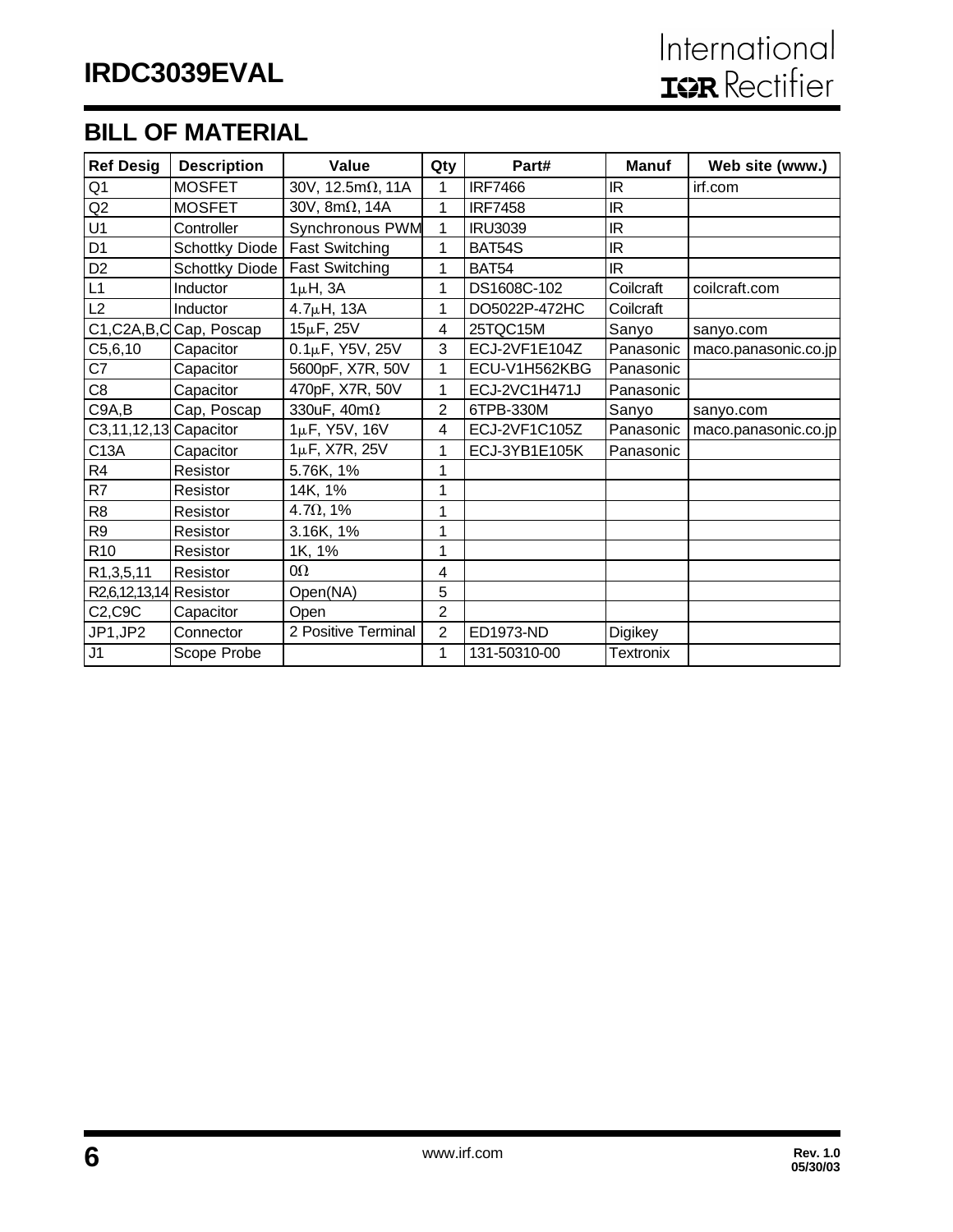### **TYPICAL OPERATING CHARACTERISTICS**

**Test Conditions:**

**VIN=20V, VOUT=3.3V, IOUT=0-8A, Fs=200KHz**